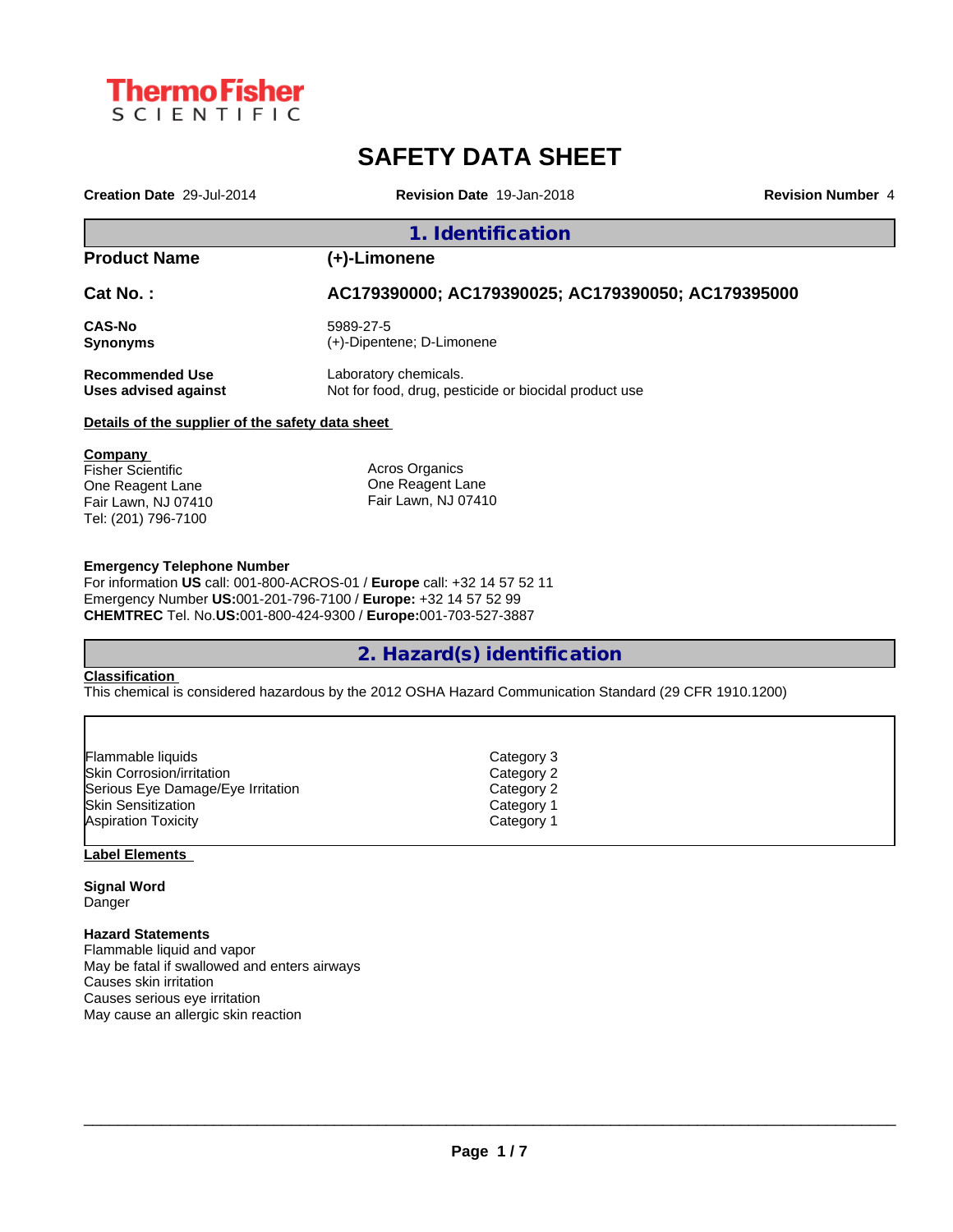

## **Precautionary Statements**

#### **Prevention**

Wash face, hands and any exposed skin thoroughly after handling Wear protective gloves/protective clothing/eye protection/face protection

Avoid breathing dust/fume/gas/mist/vapors/spray

Contaminated work clothing should not be allowed out of the workplace

Keep away from heat/sparks/open flames/hot surfaces. - No smoking

Keep container tightly closed

Ground/bond container and receiving equipment

Use explosion-proof electrical/ventilating/lighting/equipment

Use only non-sparking tools

Take precautionary measures against static discharge

#### **Skin**

If skin irritation or rash occurs: Get medical advice/attention

IF ON SKIN (or hair): Take off immediately all contaminated clothing. Rinse skin with water/shower

Wash contaminated clothing before reuse

#### **Eyes**

IF IN EYES: Rinse cautiously with water for several minutes. Remove contact lenses, if present and easy to do. Continue rinsing If eye irritation persists: Get medical advice/attention

 $\_$  ,  $\_$  ,  $\_$  ,  $\_$  ,  $\_$  ,  $\_$  ,  $\_$  ,  $\_$  ,  $\_$  ,  $\_$  ,  $\_$  ,  $\_$  ,  $\_$  ,  $\_$  ,  $\_$  ,  $\_$  ,  $\_$  ,  $\_$  ,  $\_$  ,  $\_$  ,  $\_$  ,  $\_$  ,  $\_$  ,  $\_$  ,  $\_$  ,  $\_$  ,  $\_$  ,  $\_$  ,  $\_$  ,  $\_$  ,  $\_$  ,  $\_$  ,  $\_$  ,  $\_$  ,  $\_$  ,  $\_$  ,  $\_$  ,

#### **Ingestion**

IF SWALLOWED: Immediately call a POISON CENTER or doctor/physician

Do NOT induce vomiting

#### **Fire**

In case of fire: Use CO2, dry chemical, or foam for extinction

#### **Storage**

Store locked up

Store in a well-ventilated place. Keep cool

#### **Disposal**

Dispose of contents/container to an approved waste disposal plant

#### **Hazards not otherwise classified (HNOC)**

Very toxic to aquatic life with long lasting effects

### **3. Composition/Information on Ingredients**

|                       | <b>Component</b> | <b>CAS-No</b>                                                                                                                       | Weight % |  |  |  |  |
|-----------------------|------------------|-------------------------------------------------------------------------------------------------------------------------------------|----------|--|--|--|--|
|                       | D-Limonene       | 5989-27-5                                                                                                                           | >95      |  |  |  |  |
|                       |                  |                                                                                                                                     |          |  |  |  |  |
|                       |                  | 4. First-aid measures                                                                                                               |          |  |  |  |  |
| <b>General Advice</b> |                  | If symptoms persist, call a physician.                                                                                              |          |  |  |  |  |
| <b>Eye Contact</b>    |                  | Rinse immediately with plenty of water, also under the eyelids, for at least 15 minutes. Get<br>medical attention.                  |          |  |  |  |  |
| <b>Skin Contact</b>   |                  | Wash off immediately with plenty of water for at least 15 minutes. Obtain medical attention.                                        |          |  |  |  |  |
| <b>Inhalation</b>     |                  | Move to fresh air. Obtain medical attention. Risk of serious damage to the lungs. If not<br>breathing, give artificial respiration. |          |  |  |  |  |
|                       |                  |                                                                                                                                     |          |  |  |  |  |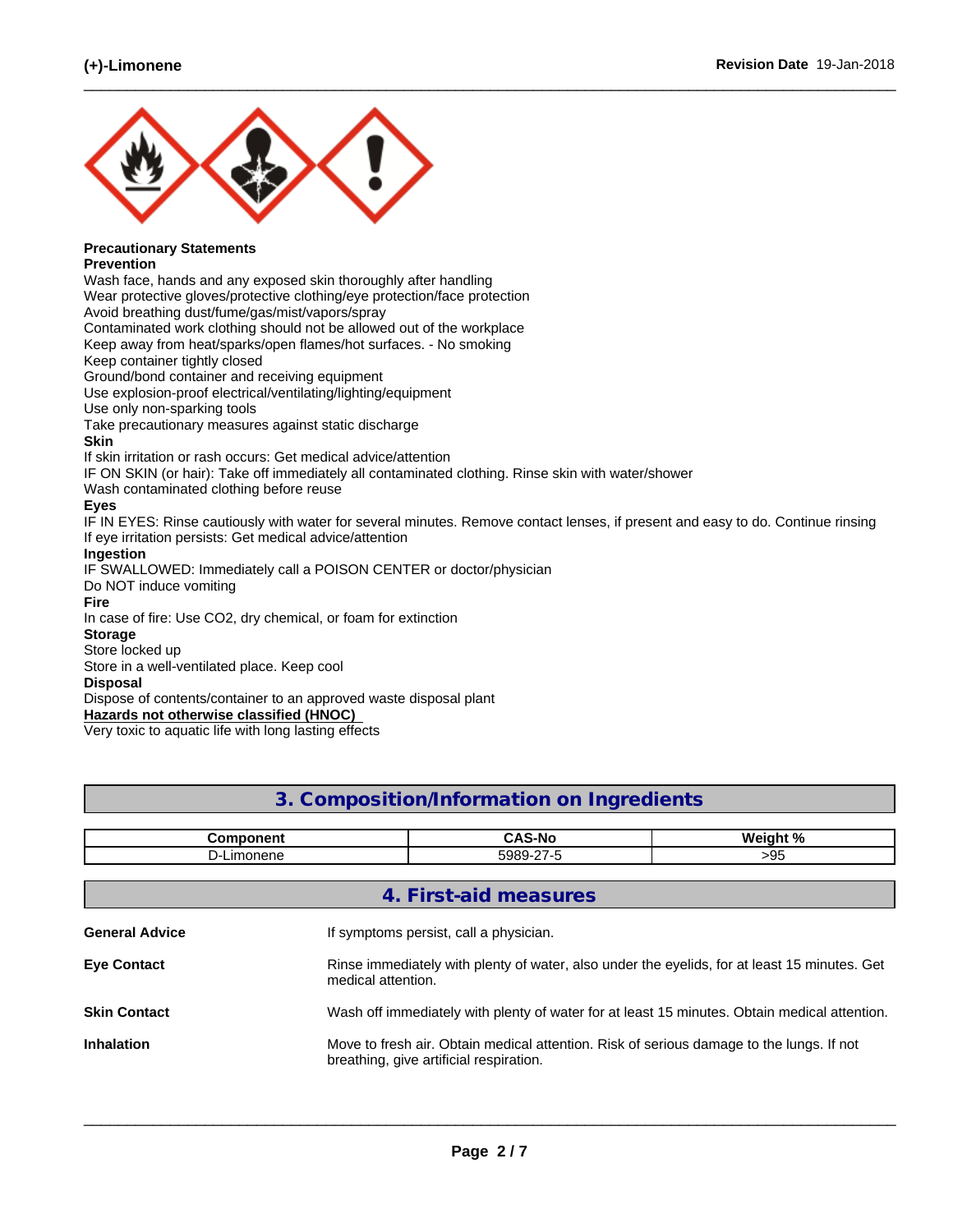| Ingestion                                                        | Clean mouth with water and drink afterwards plenty of water. Do not induce vomiting. Call a<br>physician or Poison Control Center immediately. If vomiting occurs naturally, have victim<br>lean forward.                                                                                                                                     |  |
|------------------------------------------------------------------|-----------------------------------------------------------------------------------------------------------------------------------------------------------------------------------------------------------------------------------------------------------------------------------------------------------------------------------------------|--|
| Most important symptoms and<br>effects                           | Breathing difficulties. May cause allergic skin reaction. Symptoms of overexposure may be<br>headache, dizziness, tiredness, nausea and vomiting: Symptoms of allergic reaction may<br>include rash, itching, swelling, trouble breathing, tingling of the hands and feet, dizziness,<br>lightheadedness, chest pain, muscle pain or flushing |  |
| <b>Notes to Physician</b>                                        | Treat symptomatically                                                                                                                                                                                                                                                                                                                         |  |
|                                                                  | 5. Fire-fighting measures                                                                                                                                                                                                                                                                                                                     |  |
| <b>Suitable Extinguishing Media</b>                              | Use water spray, alcohol-resistant foam, dry chemical or carbon dioxide. Cool closed<br>containers exposed to fire with water spray.                                                                                                                                                                                                          |  |
| <b>Unsuitable Extinguishing Media</b>                            | Do not use a solid water stream as it may scatter and spread fire                                                                                                                                                                                                                                                                             |  |
| <b>Flash Point</b>                                               | 48 °C / 118.4 °F                                                                                                                                                                                                                                                                                                                              |  |
| Method -                                                         | No information available                                                                                                                                                                                                                                                                                                                      |  |
| <b>Autoignition Temperature</b>                                  | 255 °C / 491 °F                                                                                                                                                                                                                                                                                                                               |  |
| <b>Explosion Limits</b>                                          |                                                                                                                                                                                                                                                                                                                                               |  |
| Upper                                                            | No data available                                                                                                                                                                                                                                                                                                                             |  |
| Lower                                                            | No data available                                                                                                                                                                                                                                                                                                                             |  |
| <b>Sensitivity to Mechanical Impact No information available</b> |                                                                                                                                                                                                                                                                                                                                               |  |

**Sensitivity to Static Discharge** No information available

#### **Specific Hazards Arising from the Chemical**

Flammable. Risk of ignition. Vapors may form explosive mixtures with air. Vapors may travel to source of ignition and flash back. Thermal decomposition can lead to release of irritating gases and vapors. Keep product and empty container away from heat and sources of ignition. Containers may explode when heated. Vapors may form explosive mixtures with air. Do not allow run-off from fire fighting to enter drains or water courses.

#### **Hazardous Combustion Products**

Carbon monoxide (CO) Carbon dioxide (CO2)

#### **Protective Equipment and Precautions for Firefighters**

As in any fire, wear self-contained breathing apparatus pressure-demand, MSHA/NIOSH (approved or equivalent) and full protective gear.

| <b>NFPA</b><br><b>Health</b><br>3 | <b>Flammability</b>                                                                                                        | <b>Instability</b>                                                                                                                                    | <b>Physical hazards</b><br>N/A                                                           |
|-----------------------------------|----------------------------------------------------------------------------------------------------------------------------|-------------------------------------------------------------------------------------------------------------------------------------------------------|------------------------------------------------------------------------------------------|
|                                   | 6. Accidental release measures                                                                                             |                                                                                                                                                       |                                                                                          |
| <b>Personal Precautions</b>       |                                                                                                                            | ignition. Take precautionary measures against static discharges.                                                                                      | Use personal protective equipment. Ensure adequate ventilation. Remove all sources of    |
| <b>Environmental Precautions</b>  |                                                                                                                            | Do not flush into surface water or sanitary sewer system. Do not allow material to<br>should be advised if significant spillages cannot be contained. | contaminate ground water system. Prevent product from entering drains. Local authorities |
| Up                                | Methods for Containment and Clean Soak up with inert absorbent material. Keep in suitable, closed containers for disposal. |                                                                                                                                                       | Remove all sources of ignition. Use spark-proof tools and explosion-proof equipment.     |
|                                   | 7. Handling and storage                                                                                                    |                                                                                                                                                       |                                                                                          |

**Handling** Wear personal protective equipment.Ensure adequate ventilation. Do not get in eyes, on skin, or on clothing. Avoid ingestion and inhalation. Keep away from open flames, hot surfaces and sources of ignition. Use only non-sparking tools. Take precautionary measures against static discharges.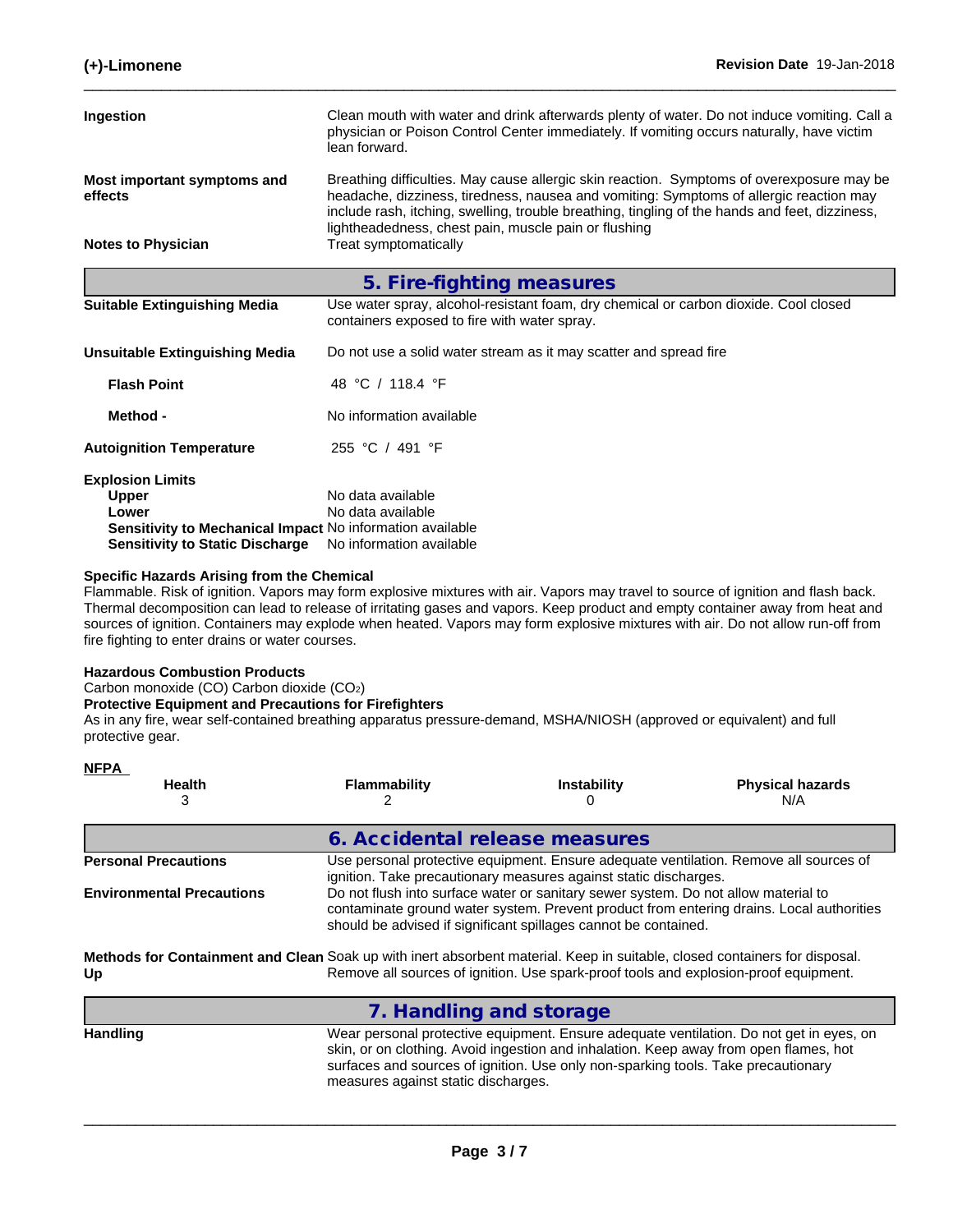| <b>Storage</b>                       | Keep containers tightly closed in a dry, cool and well-ventilated place. Keep away from heat<br>and sources of ignition.                                                                                                                                |
|--------------------------------------|---------------------------------------------------------------------------------------------------------------------------------------------------------------------------------------------------------------------------------------------------------|
|                                      | 8. Exposure controls / personal protection                                                                                                                                                                                                              |
| <b>Exposure Guidelines</b>           | This product does not contain any hazardous materials with occupational exposure<br>limitsestablished by the region specific regulatory bodies.                                                                                                         |
| <b>Engineering Measures</b>          | Ensure adequate ventilation, especially in confined areas. Use explosion-proof<br>electrical/ventilating/lighting/equipment. Ensure that eyewash stations and safety showers<br>are close to the workstation location.                                  |
| <b>Personal Protective Equipment</b> |                                                                                                                                                                                                                                                         |
| <b>Eye/face Protection</b>           | Tightly fitting safety goggles. Face-shield.                                                                                                                                                                                                            |
| Skin and body protection             | Long sleeved clothing.                                                                                                                                                                                                                                  |
| <b>Respiratory Protection</b>        | Follow the OSHA respirator regulations found in 29 CFR 1910.134 or European Standard<br>EN 149. Use a NIOSH/MSHA or European Standard EN 149 approved respirator if<br>exposure limits are exceeded or if irritation or other symptoms are experienced. |
| <b>Hygiene Measures</b>              | Handle in accordance with good industrial hygiene and safety practice.                                                                                                                                                                                  |

|                                         | 9. Physical and chemical properties |
|-----------------------------------------|-------------------------------------|
| <b>Physical State</b>                   | Liquid                              |
| Appearance                              | Light yellow                        |
| Odor                                    | sweet                               |
| <b>Odor Threshold</b>                   | No information available            |
| рH                                      | No information available            |
| <b>Melting Point/Range</b>              | -74 °C / -101.2 °F                  |
| <b>Boiling Point/Range</b>              | 175.4 - 176 °C / 347.7 - 348.8 °F   |
| <b>Flash Point</b>                      | 48 °C / 118.4 °F                    |
| <b>Evaporation Rate</b>                 | No information available            |
| <b>Flammability (solid,gas)</b>         | Not applicable                      |
| <b>Flammability or explosive limits</b> |                                     |
| <b>Upper</b>                            | No data available                   |
| Lower                                   | No data available                   |
| <b>Vapor Pressure</b>                   | 2.1 hPa @ 20.0 °C                   |
| <b>Vapor Density</b>                    | No information available            |
| <b>Specific Gravity</b>                 | 0.841                               |
| <b>Solubility</b>                       | Insoluble in water                  |
| Partition coefficient; n-octanol/water  | No data available                   |
| <b>Autoignition Temperature</b>         | 255 °C / 491 °F                     |
| <b>Decomposition Temperature</b>        | No information available            |
| <b>Viscosity</b>                        | 0.844 mPas $@25°C$                  |
| <b>Molecular Formula</b>                | C <sub>10</sub> H <sub>16</sub>     |
| <b>Molecular Weight</b>                 | 136.24                              |
|                                         |                                     |

# **10. Stability and reactivity**

| <b>Reactive Hazard</b>     | None known, based on information available                                       |
|----------------------------|----------------------------------------------------------------------------------|
| <b>Stability</b>           | Stable under normal conditions.                                                  |
| <b>Conditions to Avoid</b> | Incompatible products. Excess heat. Keep away from open flames, hot surfaces and |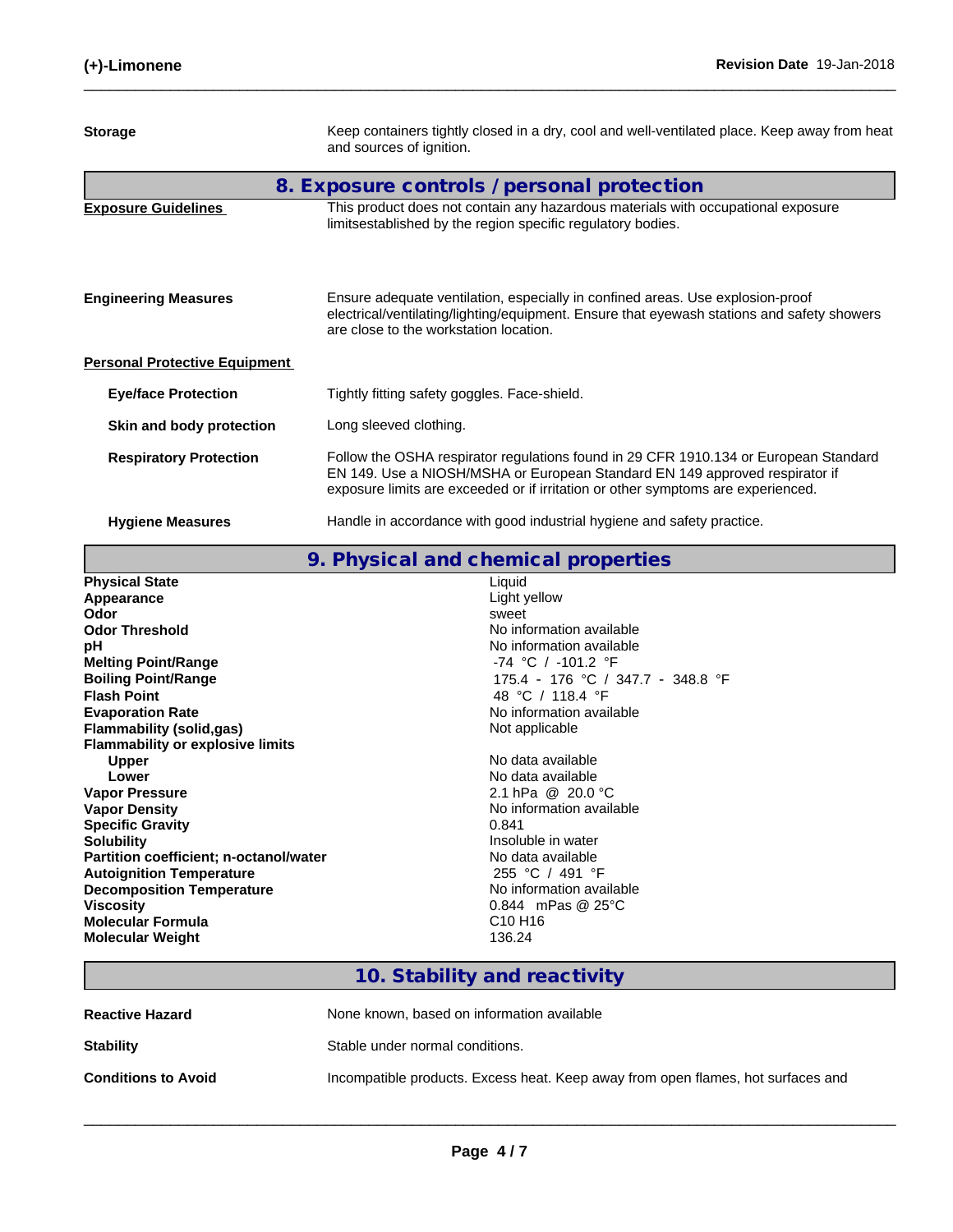|                                 | 11. Toxicological information                                               |
|---------------------------------|-----------------------------------------------------------------------------|
| <b>Hazardous Reactions</b>      | None under normal processing.                                               |
| <b>Hazardous Polymerization</b> | Hazardous polymerization does not occur.                                    |
|                                 | Hazardous Decomposition Products Carbon monoxide (CO), Carbon dioxide (CO2) |
| <b>Incompatible Materials</b>   | Acids, Strong oxidizing agents, Strong reducing agents                      |
|                                 | sources of ignition.                                                        |

#### **Acute Toxicity**

#### **Product Information Component Information**

|                                                                  |               |                                                                                            |                                                                                                                                                                                                                                                                                  |                                         | <b>LC50 Inhalation</b> |               |  |  |  |
|------------------------------------------------------------------|---------------|--------------------------------------------------------------------------------------------|----------------------------------------------------------------------------------------------------------------------------------------------------------------------------------------------------------------------------------------------------------------------------------|-----------------------------------------|------------------------|---------------|--|--|--|
| <b>Component</b><br>D-Limonene                                   |               | LD50 Oral<br>$LD50 = 5200$ mg/kg (Rat)                                                     |                                                                                                                                                                                                                                                                                  | LD50 Dermal<br>$LD50 > 5$ g/kg (Rabbit) |                        | Not listed    |  |  |  |
|                                                                  |               | $LD50 = 4400$ mg/kg (Rat)                                                                  |                                                                                                                                                                                                                                                                                  |                                         |                        |               |  |  |  |
| <b>Toxicologically Synergistic</b>                               |               | No information available                                                                   |                                                                                                                                                                                                                                                                                  |                                         |                        |               |  |  |  |
| <b>Products</b>                                                  |               |                                                                                            |                                                                                                                                                                                                                                                                                  |                                         |                        |               |  |  |  |
|                                                                  |               | Delayed and immediate effects as well as chronic effects from short and long-term exposure |                                                                                                                                                                                                                                                                                  |                                         |                        |               |  |  |  |
| <b>Irritation</b>                                                |               | Irritating to eyes and skin                                                                |                                                                                                                                                                                                                                                                                  |                                         |                        |               |  |  |  |
| <b>Sensitization</b>                                             |               | No information available                                                                   |                                                                                                                                                                                                                                                                                  |                                         |                        |               |  |  |  |
| Carcinogenicity                                                  |               | The table below indicates whether each agency has listed any ingredient as a carcinogen.   |                                                                                                                                                                                                                                                                                  |                                         |                        |               |  |  |  |
| <b>Component</b>                                                 | <b>CAS-No</b> | <b>IARC</b>                                                                                | <b>NTP</b>                                                                                                                                                                                                                                                                       | <b>ACGIH</b>                            | <b>OSHA</b>            | <b>Mexico</b> |  |  |  |
| D-Limonene                                                       | 5989-27-5     | Not listed                                                                                 | Not listed                                                                                                                                                                                                                                                                       | Not listed                              | Not listed             | Not listed    |  |  |  |
| <b>Mutagenic Effects</b>                                         |               |                                                                                            | No information available                                                                                                                                                                                                                                                         |                                         |                        |               |  |  |  |
| <b>Reproductive Effects</b>                                      |               | No information available.                                                                  |                                                                                                                                                                                                                                                                                  |                                         |                        |               |  |  |  |
| <b>Developmental Effects</b>                                     |               | No information available.                                                                  |                                                                                                                                                                                                                                                                                  |                                         |                        |               |  |  |  |
| <b>Teratogenicity</b>                                            |               |                                                                                            | No information available.                                                                                                                                                                                                                                                        |                                         |                        |               |  |  |  |
| <b>STOT - single exposure</b><br><b>STOT - repeated exposure</b> |               | None known<br>None known                                                                   |                                                                                                                                                                                                                                                                                  |                                         |                        |               |  |  |  |
| <b>Aspiration hazard</b>                                         |               |                                                                                            | No information available                                                                                                                                                                                                                                                         |                                         |                        |               |  |  |  |
| Symptoms / effects, both acute and<br>delayed                    |               |                                                                                            | Symptoms of overexposure may be headache, dizziness, tiredness, nausea and vomiting:<br>Symptoms of allergic reaction may include rash, itching, swelling, trouble breathing, tingling<br>of the hands and feet, dizziness, lightheadedness, chest pain, muscle pain or flushing |                                         |                        |               |  |  |  |
| <b>Endocrine Disruptor Information</b>                           |               | No information available                                                                   |                                                                                                                                                                                                                                                                                  |                                         |                        |               |  |  |  |
| <b>Other Adverse Effects</b>                                     |               | The toxicological properties have not been fully investigated.                             |                                                                                                                                                                                                                                                                                  |                                         |                        |               |  |  |  |

# **12. Ecological information**

#### **Ecotoxicity**

The product contains following substances which are hazardous for the environment. Very toxic to aquatic organisms, may cause long-term adverse effects in the aquatic environment.

| Component       | Freshwater Algae | <b>Freshwater Fish</b>                                                               | <b>Microtox</b> | <b>Water Flea</b> |
|-----------------|------------------|--------------------------------------------------------------------------------------|-----------------|-------------------|
| Limonene<br>י-ب | Not listed       | 96 <sub>r</sub><br>$\cap$ <sub><math>\cap</math></sub> .<br>25<br>$LC50: = 35$ mg/L, | Not listed      | Not listed        |
|                 |                  | (Oncorhvnchus mvkiss)                                                                |                 |                   |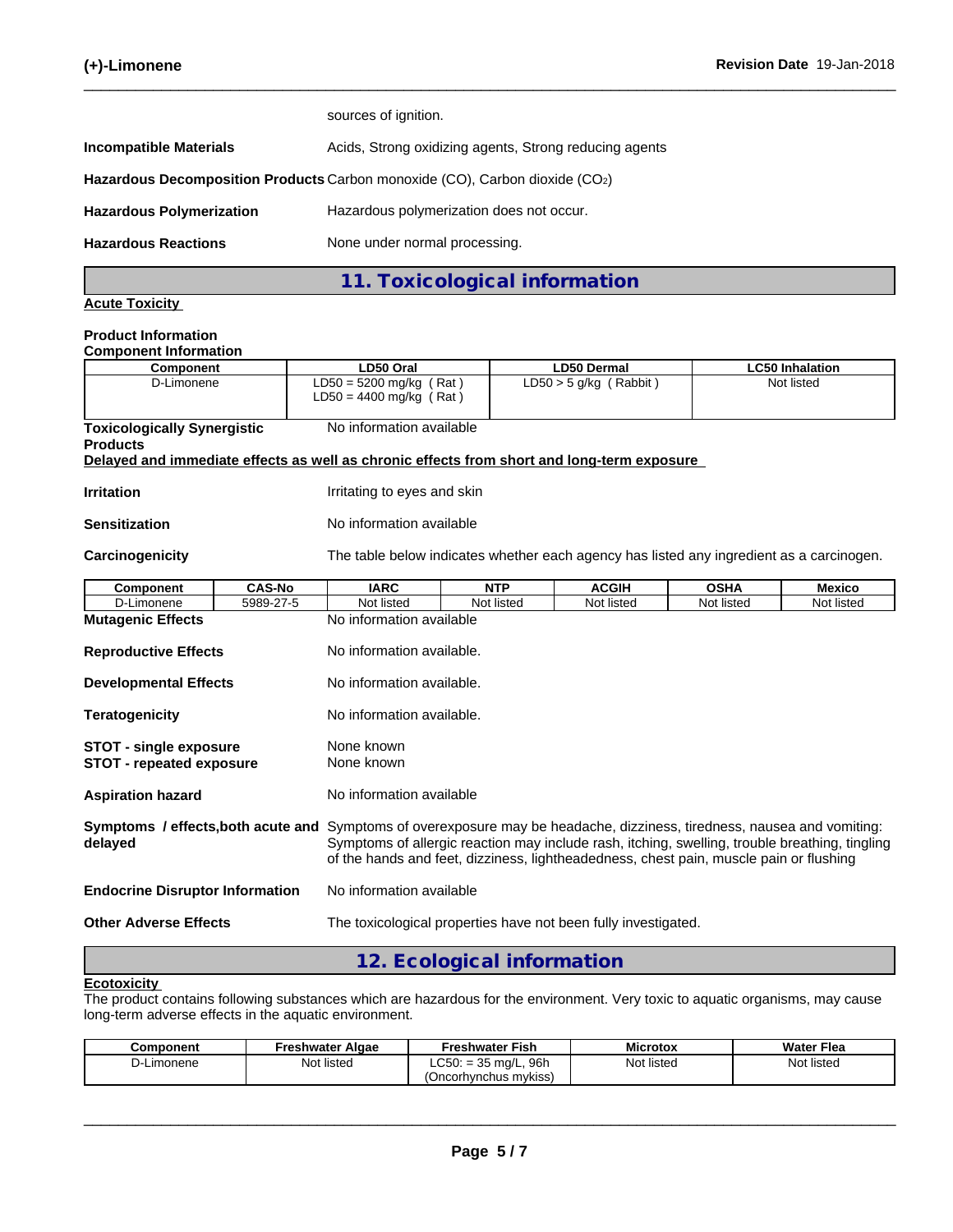|                                                                                     | LC50: 0.619 - 0.796 mg/L,<br>96h flow-through<br>(Pimephales promelas)                                                                                                                                                                                                |  |  |  |  |  |  |
|-------------------------------------------------------------------------------------|-----------------------------------------------------------------------------------------------------------------------------------------------------------------------------------------------------------------------------------------------------------------------|--|--|--|--|--|--|
| <b>Persistence and Degradability</b>                                                | Insoluble in water May persist based on information available.                                                                                                                                                                                                        |  |  |  |  |  |  |
| <b>Bioaccumulation/Accumulation</b>                                                 | No information available.                                                                                                                                                                                                                                             |  |  |  |  |  |  |
| <b>Mobility</b>                                                                     | . Is not likely mobile in the environment due its low water solubility.                                                                                                                                                                                               |  |  |  |  |  |  |
|                                                                                     | 13. Disposal considerations                                                                                                                                                                                                                                           |  |  |  |  |  |  |
| <b>Waste Disposal Methods</b>                                                       | Chemical waste generators must determine whether a discarded chemical is classified as a<br>hazardous waste. Chemical waste generators must also consult local, regional, and<br>national hazardous waste regulations to ensure complete and accurate classification. |  |  |  |  |  |  |
|                                                                                     | 14. Transport information                                                                                                                                                                                                                                             |  |  |  |  |  |  |
| <b>DOT</b>                                                                          |                                                                                                                                                                                                                                                                       |  |  |  |  |  |  |
| UN-No<br><b>Proper Shipping Name</b><br><b>Hazard Class</b><br><b>Packing Group</b> | <b>UN2052</b><br><b>DIPENTENE</b><br>3<br>Ш                                                                                                                                                                                                                           |  |  |  |  |  |  |
| <b>TDG</b>                                                                          |                                                                                                                                                                                                                                                                       |  |  |  |  |  |  |
| UN-No<br><b>Proper Shipping Name</b><br><b>Hazard Class</b><br><b>Packing Group</b> | <b>UN2052</b><br><b>DIPENTENE</b><br>3<br>Ш                                                                                                                                                                                                                           |  |  |  |  |  |  |
| <b>IATA</b>                                                                         |                                                                                                                                                                                                                                                                       |  |  |  |  |  |  |
| UN-No<br><b>Proper Shipping Name</b><br><b>Hazard Class</b><br><b>Packing Group</b> | <b>UN2052</b><br><b>DIPENTENE</b><br>3<br>Ш                                                                                                                                                                                                                           |  |  |  |  |  |  |
| <b>IMDG/IMO</b>                                                                     |                                                                                                                                                                                                                                                                       |  |  |  |  |  |  |
| <b>UN-No</b><br><b>Proper Shipping Name</b><br><b>Hazard Class</b>                  | <b>UN2052</b><br><b>DIPENTENE</b><br>3<br>Ш                                                                                                                                                                                                                           |  |  |  |  |  |  |
| <b>Packing Group</b>                                                                |                                                                                                                                                                                                                                                                       |  |  |  |  |  |  |

#### **15. Regulatory information**

**All of the components in the product are on the following Inventory lists:** X = listed

#### **International Inventories**

| Component | TOP<br>י אט | <b>DSL</b> | <b>NDSL</b> | <b>EINECS</b>                               | <b>ELINCS</b> | <b>NLF</b> | <b>DICCS</b><br>טשו | <b>ENCS</b> | <b>AICS</b> | I E C C<br><br>にしつし | <b>KECL</b> |
|-----------|-------------|------------|-------------|---------------------------------------------|---------------|------------|---------------------|-------------|-------------|---------------------|-------------|
| imonene   |             |            |             | 227.012.5<br>$\sim$<br>، ے ک<br>טוס-<br>- 1 |               |            |                     |             |             |                     |             |

**Legend:**

**X - Listed**

**E - Indicates a substance that is the subject of a Section 5(e) Consent order under TSCA.**

**F - Indicates a substance that is the subject of a Section 5(f) Rule under TSCA.**

**N - Indicates a polymeric substance containing no free-radical initiator in its inventory name but is considered to cover the designated polymer made with any free-radical initiator regardless of the amount used.**

**P - Indicates a commenced PMN substance**

**R - Indicates a substance that is the subject of a Section 6 risk management rule under TSCA.**

**S - Indicates a substance that is identified in a proposed or final Significant New Use Rule**

**T - Indicates a substance that is the subject of a Section 4 test rule under TSCA.**

**XU - Indicates a substance exempt from reporting under the Inventory Update Rule, i.e. Partial Updating of the TSCA Inventory Data Base Production and Site Reports (40 CFR 710(B).**

**Y1 - Indicates an exempt polymer that has a number-average molecular weight of 1,000 or greater.**

**Y2 - Indicates an exempt polymer that is a polyester and is made only from reactants included in a specified list of low concern reactants that comprises one of the eligibility criteria for the exemption rule.**